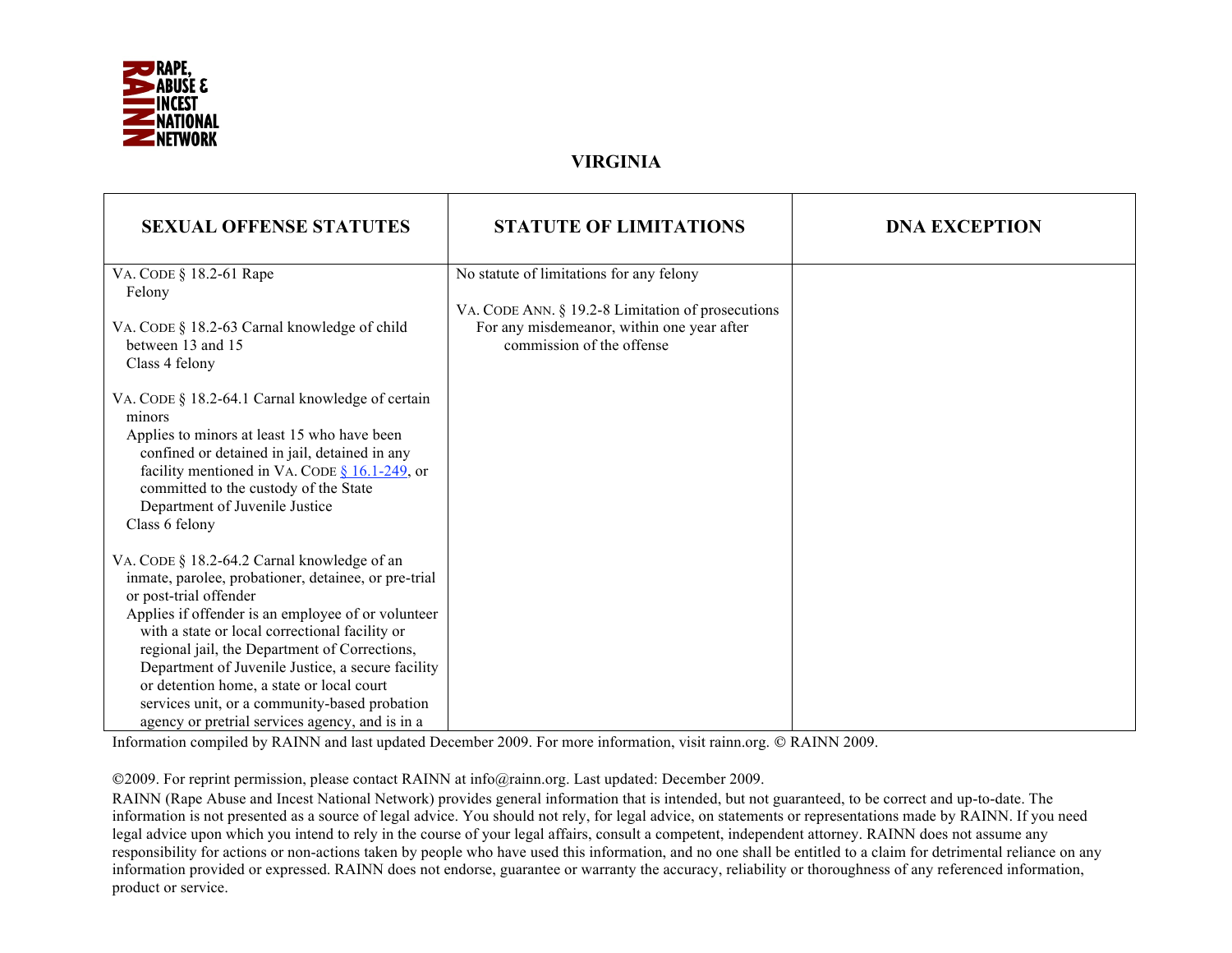

| position of authority over victim                                                                                                                                                                                                                                |  |
|------------------------------------------------------------------------------------------------------------------------------------------------------------------------------------------------------------------------------------------------------------------|--|
| Class 6 felony                                                                                                                                                                                                                                                   |  |
| VA. CODE § 18.2-67.1 Forcible sodomy<br>Felony                                                                                                                                                                                                                   |  |
| VA. CODE § 18.2-67.2 Object sexual penetration<br>Felony                                                                                                                                                                                                         |  |
| VA. CODE § 18.2-67.3 Aggravated sexual battery<br>Felony                                                                                                                                                                                                         |  |
| VA. CODE § 18.2-67.4 Sexual battery<br>Class 1 misdemeanor                                                                                                                                                                                                       |  |
| VA. CODE § 18.2-67.4:1 Infected sexual battery                                                                                                                                                                                                                   |  |
| Applies when offender is aware that offender is<br>infected with HIV, syphilis, or hepatitis B, and<br>engages in sexual penetration with victim with<br>the intent to transmit the infection - Class 6<br>Felony                                                |  |
| Applies when offender is aware that offender is<br>infected with HIV, syphilis, or hepatitis B, and<br>engages in sexual penetration with victim<br>without having previously disclosed the<br>existence of his infection to the victim - Class 1<br>misdemeanor |  |
| VA. CODE § 18.2-67.4:2 Sexual abuse of a child;<br>Class 1 misdemeanor                                                                                                                                                                                           |  |

Information compiled by RAINN and last updated December 2009. For more information, visit rainn.org. © RAINN 2009.

2009. For reprint permission, please contact RAINN at info@rainn.org. Last updated: December 2009.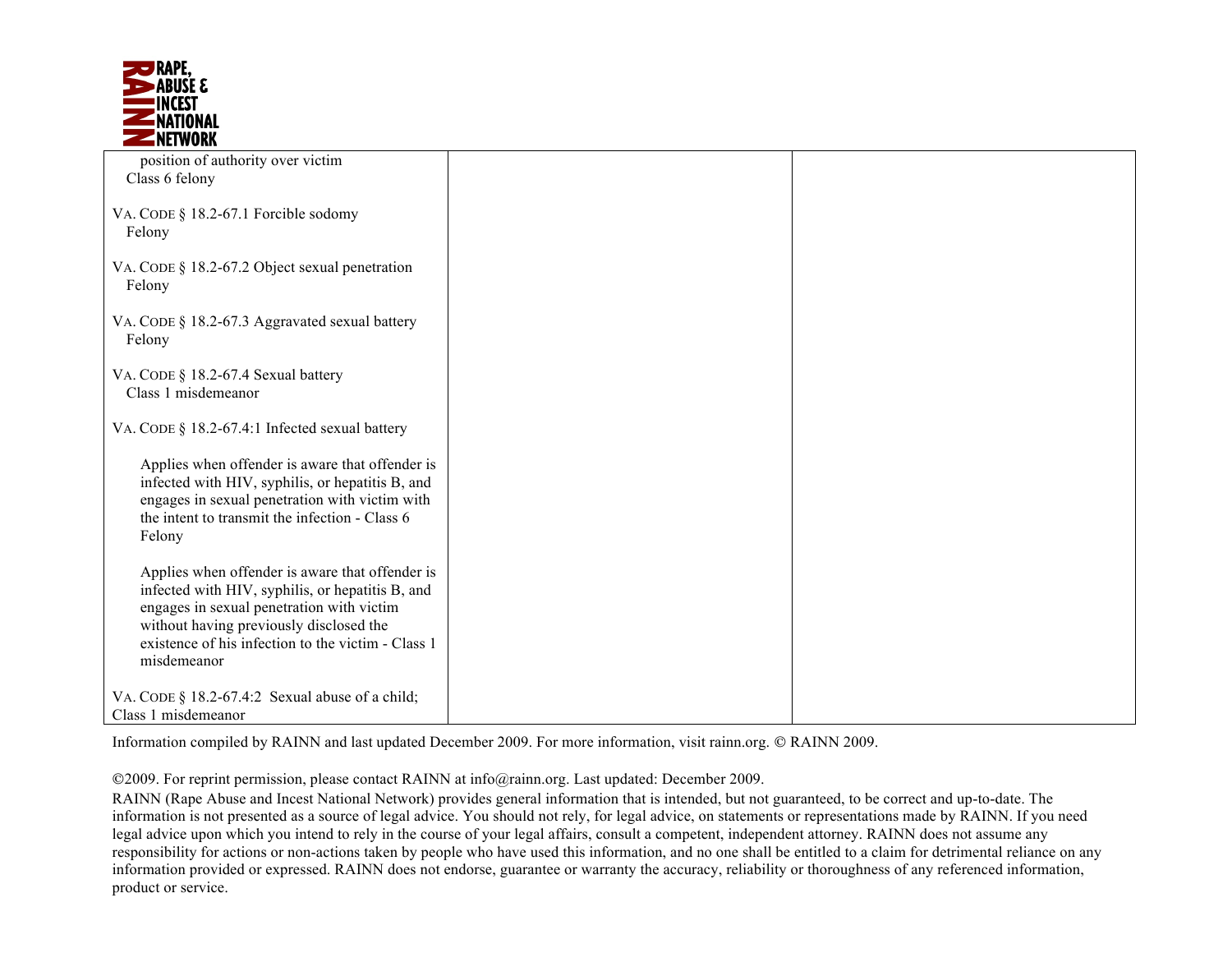

| VA. CODE § 18.2-67.5 Attempted rape, forcible<br>sodomy, object sexual penetration, aggravated<br>sexual battery, and sexual battery<br>Attempted rape, attempted forcible sodomy, and<br>attempted object sexual penetration are class 4<br>felonies<br>Attempted aggravated sexual battery is a class 6<br>felony<br>Attempted sexual battery is a class 1<br>misdemeanor                                                                                      |  |
|------------------------------------------------------------------------------------------------------------------------------------------------------------------------------------------------------------------------------------------------------------------------------------------------------------------------------------------------------------------------------------------------------------------------------------------------------------------|--|
| VA. CODE § 18.2-366 Incest<br>Class 5 felony if offender commits incest with<br>offender's child, grandchild, or parent<br>Class 3 felony if offender commits incest with<br>offender's child or grandchild, and such child<br>or grandchild is at least 13 but under 18<br>Otherwise, class 1 misdemeanor                                                                                                                                                       |  |
| VA. CODE § 18.2-370 Taking indecent liberties with<br>a child under 15<br>Class 4 felony if offender has previously been<br>convicted under this section<br>Class 4 felony if victim is under 15 and offender<br>is victim's parent, step-parent, grandparent, or<br>step-grandparent<br>Class 5 felony if victim is at least 15 but under<br>18, and offender is victim's parent, step-parent,<br>grandparent, or step-grandparent<br>Otherwise, class 5 felony |  |

Information compiled by RAINN and last updated December 2009. For more information, visit rainn.org. © RAINN 2009.

2009. For reprint permission, please contact RAINN at info@rainn.org. Last updated: December 2009.